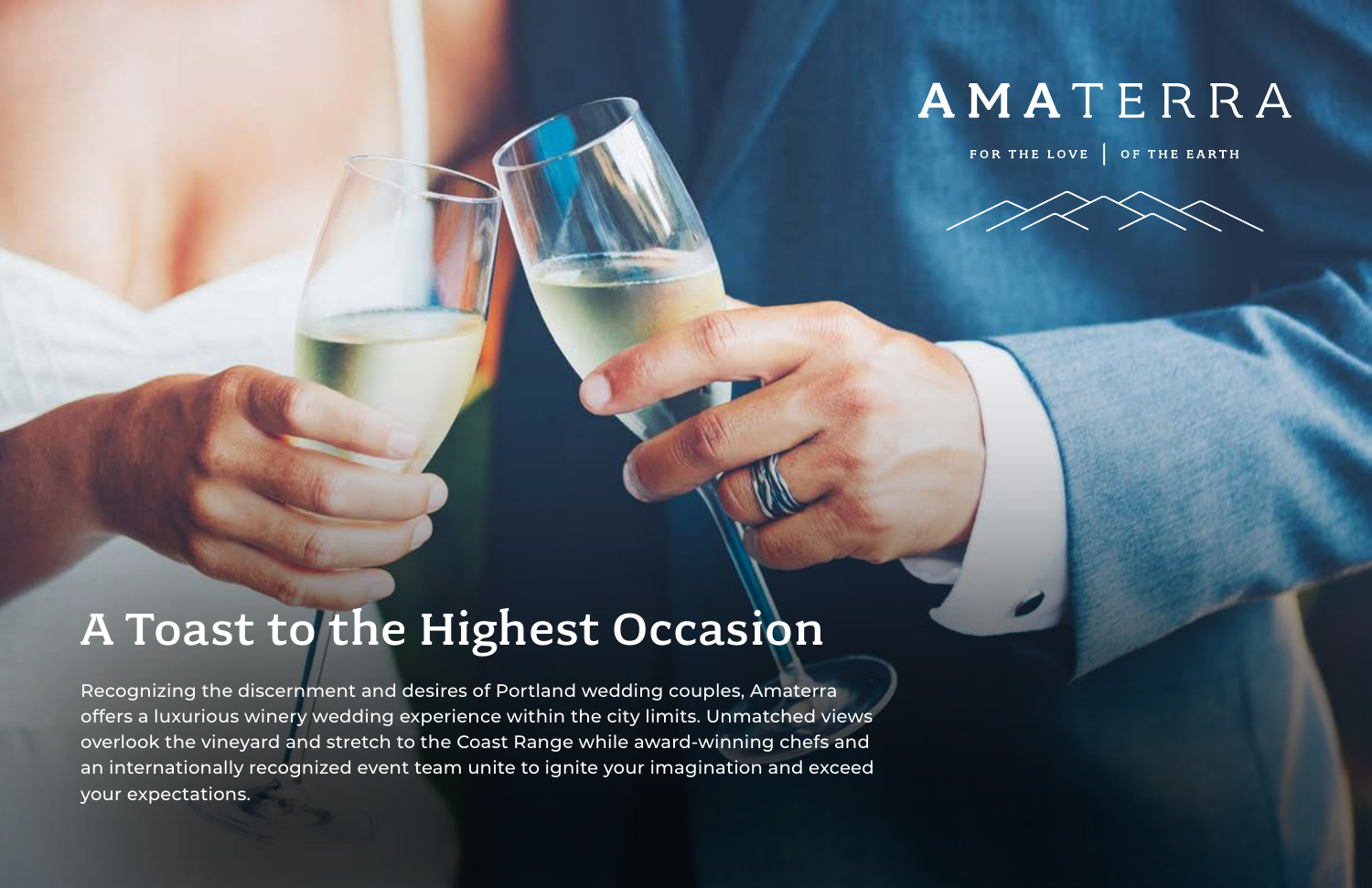

**Located minutes from downtown Portland,** Amaterra is perched high in the tree-filled slopes of the city's West Hills. Sip, savor, and enjoy bounty from one of the most unique wine terroirs in the country, without venturing more than a heartbeat from the city. Unparalleled views overlook the vineyard and stretch to the Coast Range, embracing the landscape of the Pacific Northwest. A wedding experience for you and your guests unlike any other, right at your fingertips.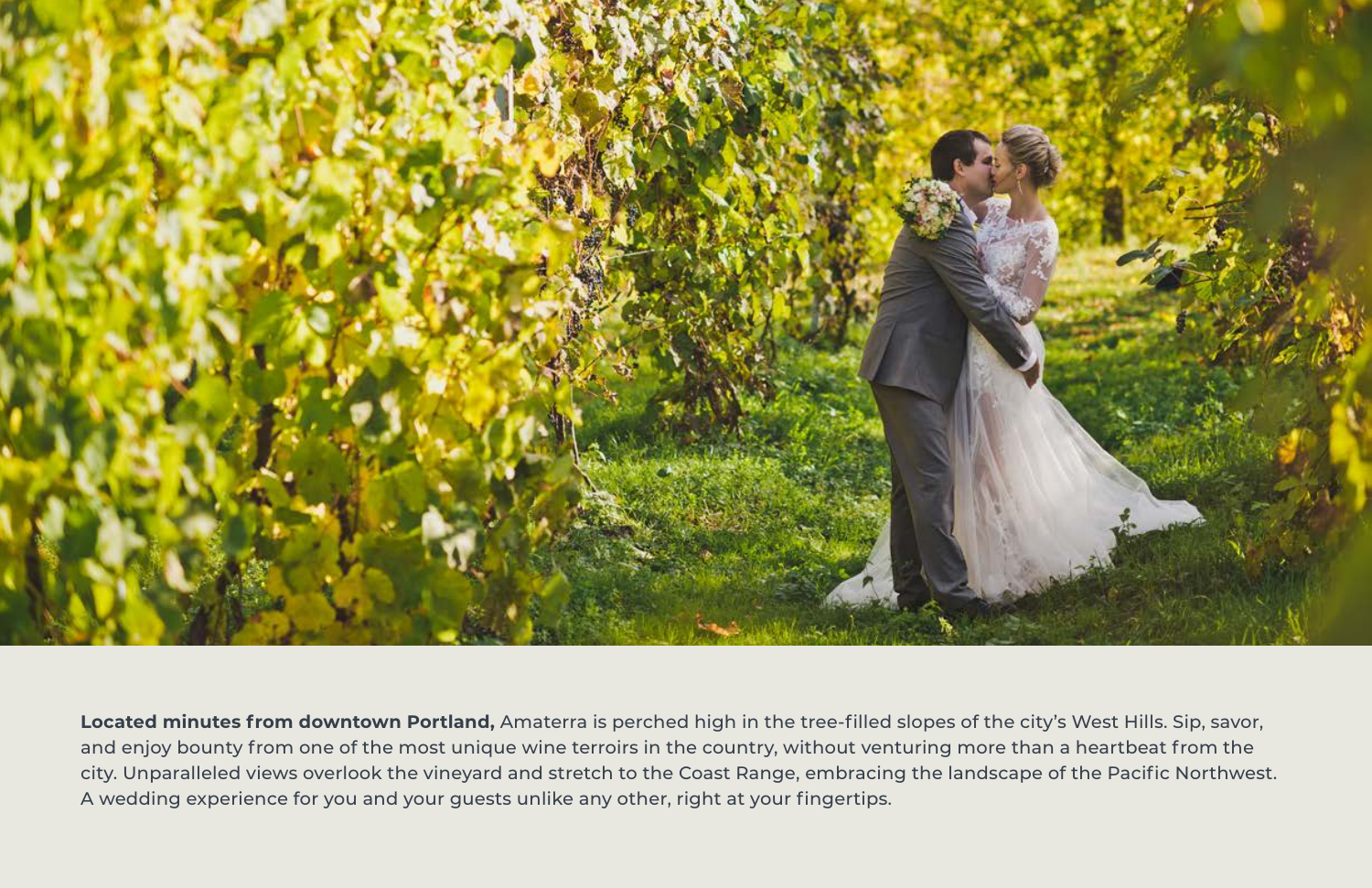

#### **THE TERRACE LAWN:**

Commanding sweeping views, the over 7,000-square-foot Terrace lawn is our most popular ceremony site. A stunning 30-foot-high natural rock waterfall tumbles into two reflecting pools, making it the ideal location for a cocktail party or dining and dancing under the stars as the valley lights twinkle below.

#### **Event space capacity:**

- Ceremony Seating: 200
- Dinner Reception: 200
- Cocktail Reception: 300



### **SKYLINE ROOM:**

With its towering windows, expansive deck, outdoor lounge areas, and fireplaces, the Skyline Room celebrates and embraces the vineyard's beauty in every season. Extensive and fully customized wedding designs empower each couple to capture their unique style. You are not a package, neither should your wedding be. This space can be divided into east and west to perfectly accommodate the size and needs of your event.

#### **Event space capacity:**

- Ceremony Seating: 200
- Dinner Reception: 200
- Cocktail Reception: 300

**THE BRIDAL SUITE:**  Getting ready on-site or just for finishing touches, your bridal party will love this suite filled with natural light and its bird's-eye view of the ceremony lawn.



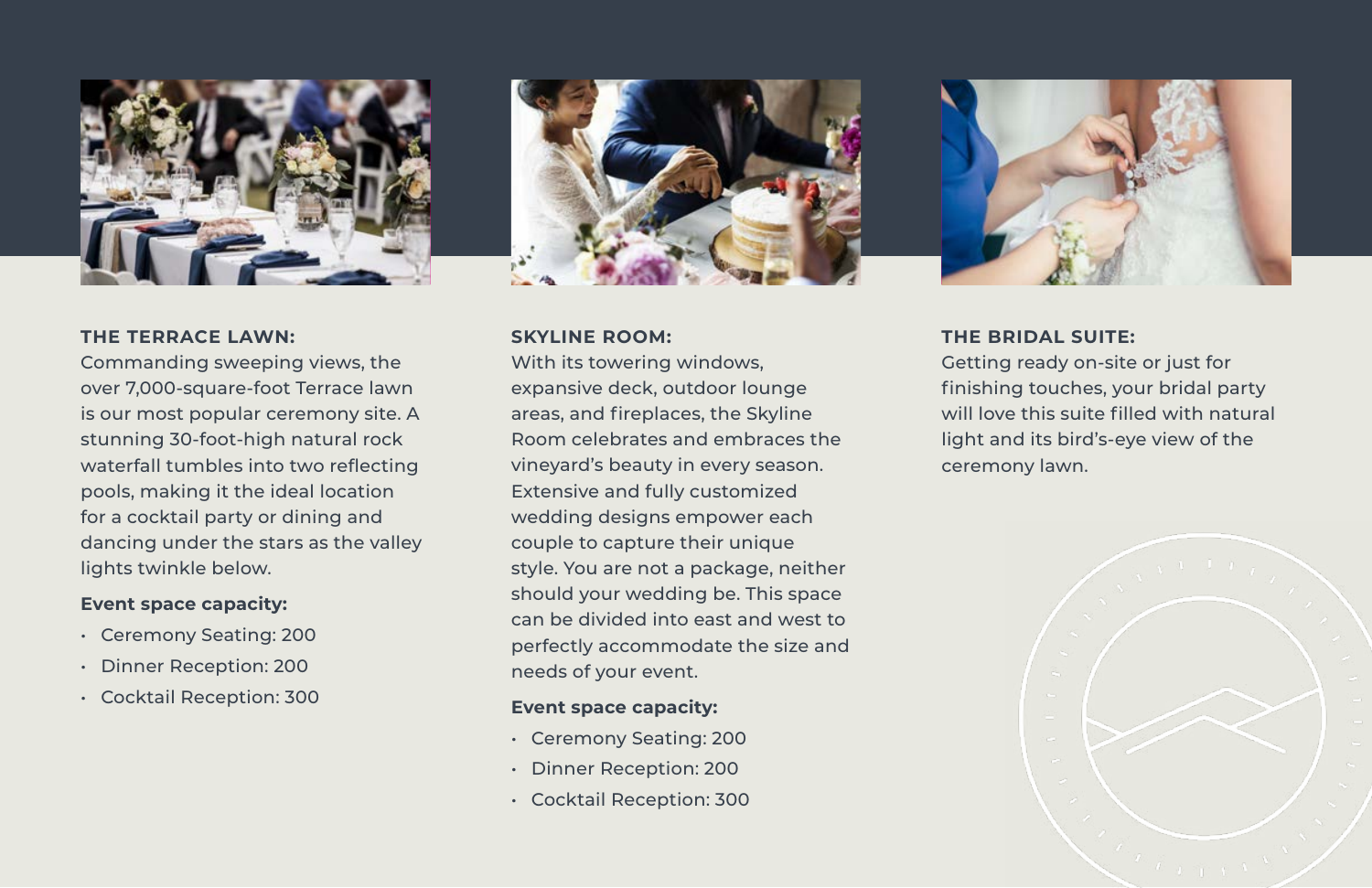## Boutique Weddings, Engagements, & Elopements at Amaterra

While Amaterra can accommodate large wedding events, our flexible space and grounds welcome smaller configurations for couples whose preferences are best captured by an intimate celebration. Typically 75 guests or less, these boutique events allow couples to share a deeply personal experience with those who most enrich their lives.

We invite you to bring your vision, story, and passion to the table. Together we will create something extraordinary.

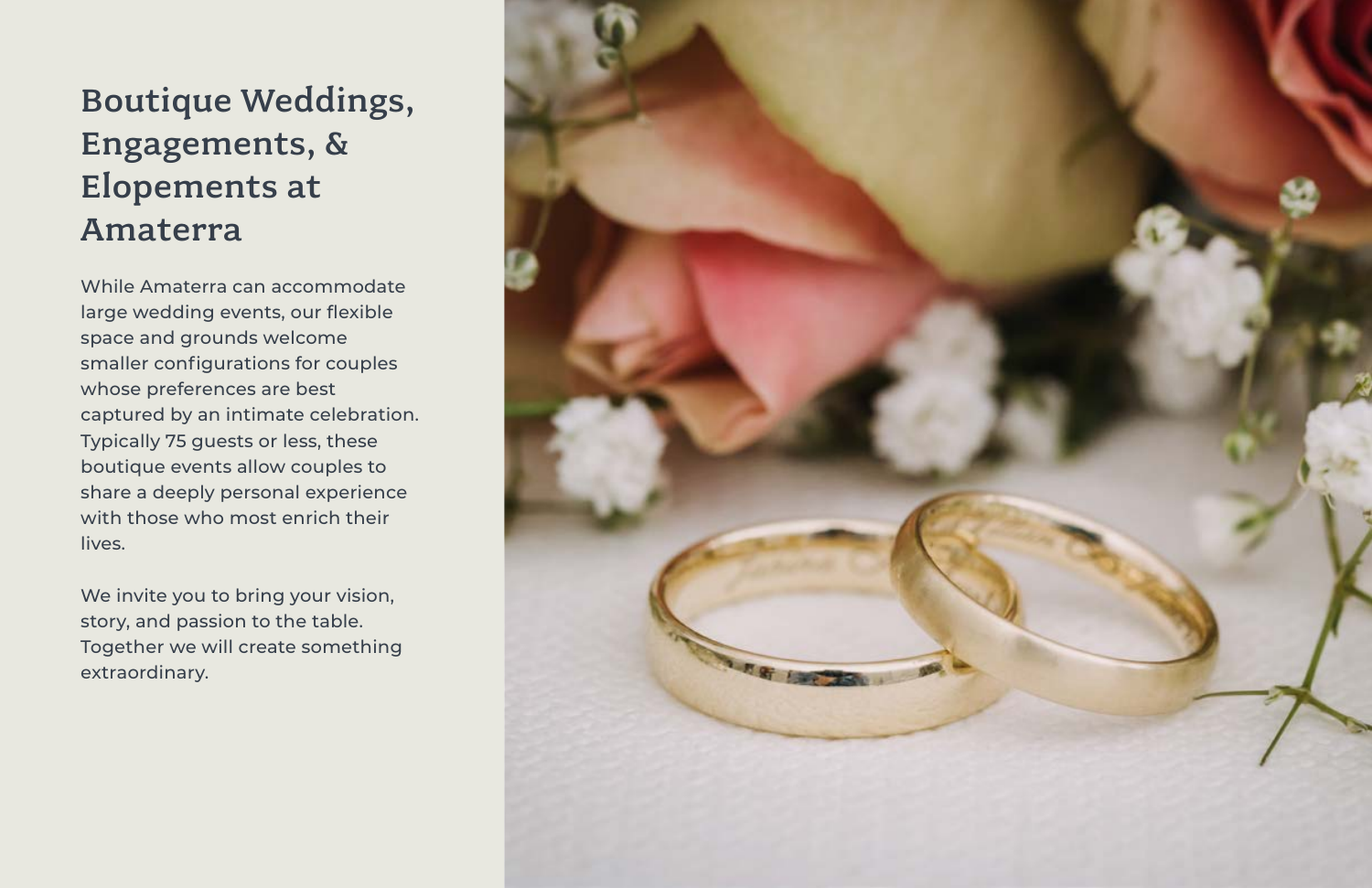

## Amaterra's Signature Events include the following amenities:

• Exclusive use of The Terrace lawn, Skyline Room, and • Signature Wedding Cuvée: You have the option to create a once-in-a-lifetime customized sparkling cuvée with Winemaker Matt Vuylsteke to serve at

• Two getting-ready areas for the couple and their

- deck for up to seven hours of event time
- Amaterra books only one wedding per day
- your wedding
- **bridal party**
- 
- 200 cafe cross-back chairs
- tables, and rectangular banquet tables
- Lounge furniture, fixtures, and fireplaces
- napkins in 20 different colors
- Plates, cutlery, and drinkware
- Cake cutting
- setup, and day-of venue coordination
- One-hour rehearsal
- Professional waitstaff and bartenders

• Setup and breakdown of Amaterra-provided items • Your choice of banquet rounds, high tops, cocktail • Choice of house-provided table linens and cloth

• On-site Event Coordinator for all meetings, rehearsal,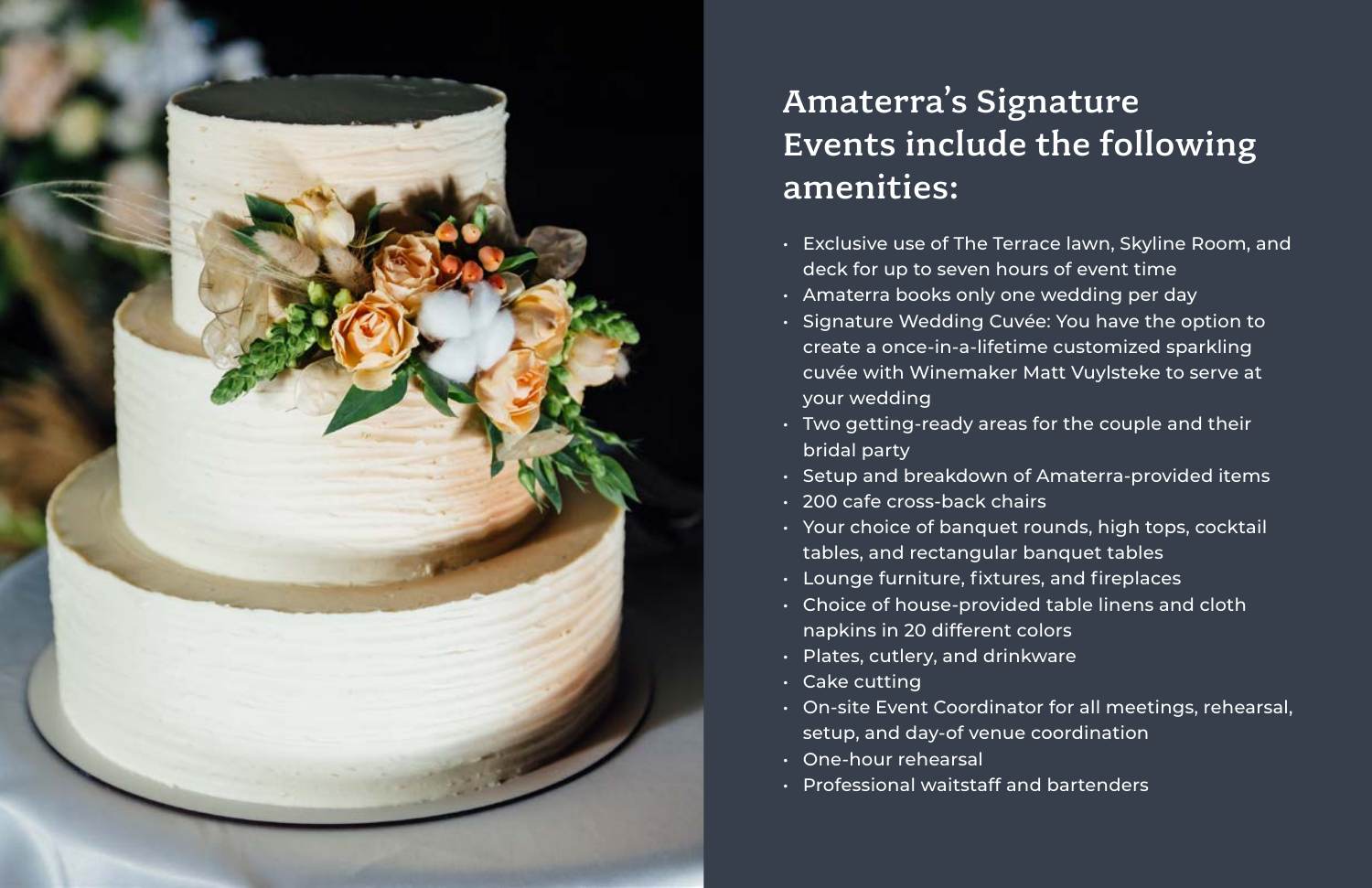### Culinary Excellence at Amaterra

One of the most important meals you will ever have is the one you share with guests on your wedding day. To honor that, Executive Chef Jami Flatt works with couples to create customized menus that celebrate the Pacific Northwest's bounty while reflecting your tastes and preferences. All food and beverages are provided by Amaterra and 51Weeks Winemaking. Wedding cakes are excluded from this policy.

### Bar and Alcohol Services

As you enjoy having your wedding among vineyards and sharing your own special sparkling cuvée, we will tailor a custom selection of our award-winning wines for your guests. Additionally, Amaterra offers a full bar service featuring beer, wine, and cocktails. Events feature our estate-grown Amaterra and 51Weeks Winemaking wines and a selection of local Oregon microbrews. Our fun and knowledgeable staff will host the bar with your personalized wine and beer selections as well as signature drinks.

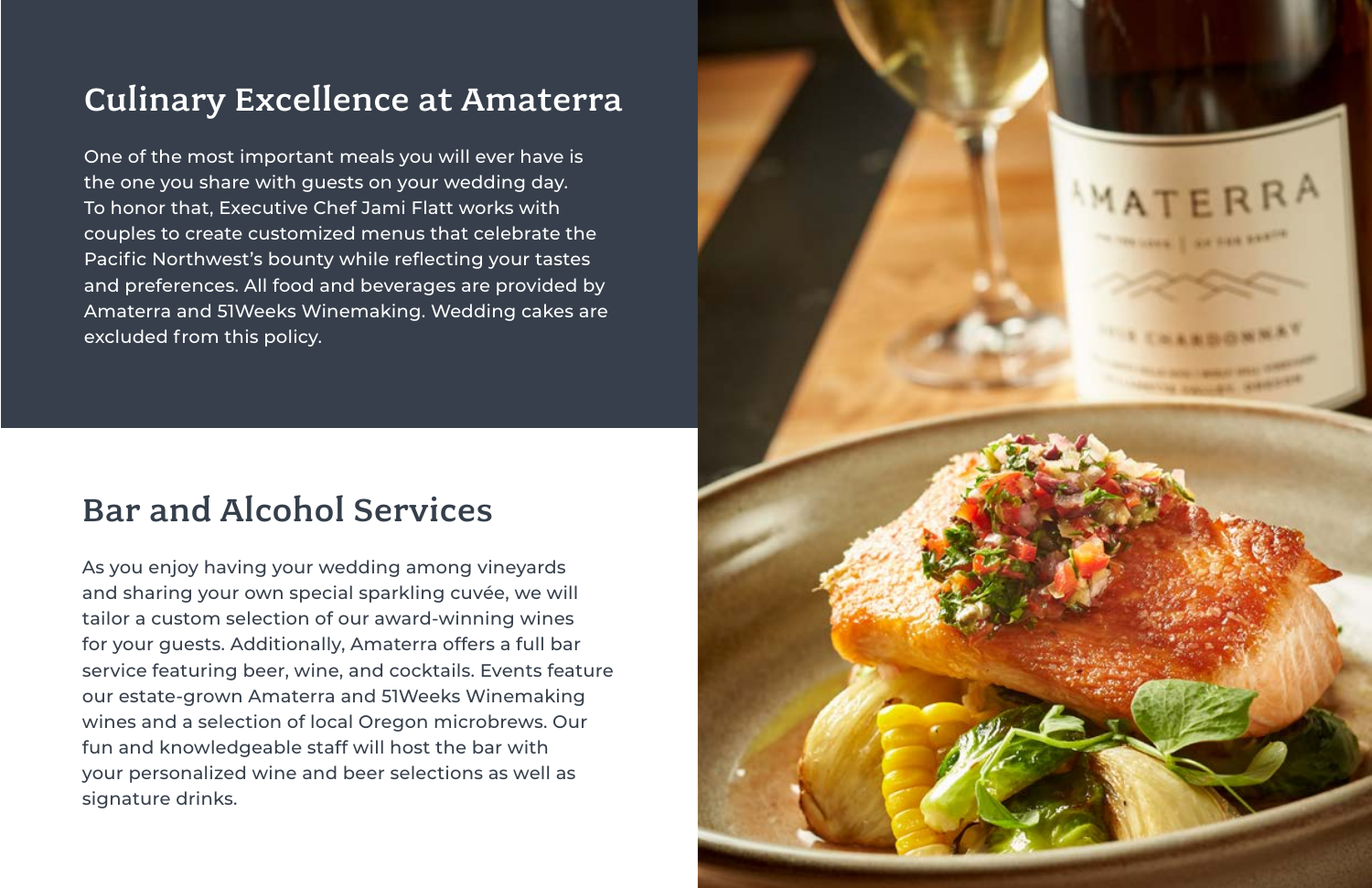### Venue Investment

**High Season:** June - October, December **Off Season:** January - May, November

Your venue investment includes exclusive use of The Terrace lawn, Skyline Room, and deck for up to seven hours of event time. Set up may begin two hours in advance of your event start time. This can be adjusted. Breakdown is required of any items Amaterra did not provide and must be done in the hour after your contracted event.

#### **WEDDING PLANNER:**

We require couples to hire a professional wedding planner. Amaterra provides an in-house Event Coordinator who will facilitate and oversee the details for your wedding as they pertain to the venue. A Wedding Planner works with the couple on all the details of their wedding. They help crystallize your vision, select design and decor, assist in contract negotiations, and managing your vendors and budget. We have hand-selected the most experienced and respected planners as a part of Amaterra's Preferred Planner Team.

- Bridal Bliss
- Your Perfect Bridesmaid
- EJP Events
- J29



### *Food and beverage minimums apply and vary by the day of*

*the week and month.*